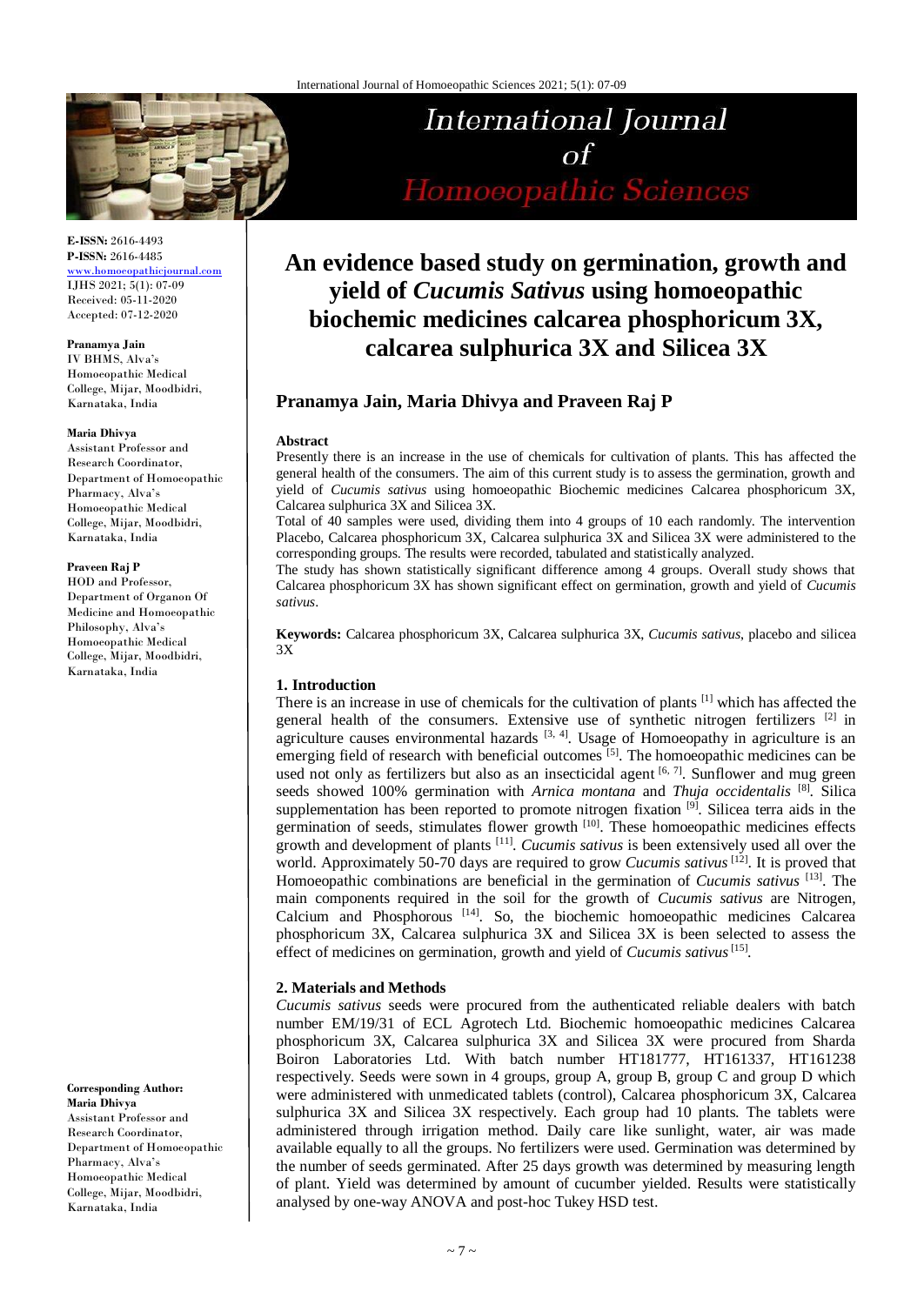#### **3. Result and Discussions**

# **3.1: Observation**

| <b>∶ontrol</b> | $\mathbf{a}$<br>phosphoricum<br>alcarea<br>$J\Lambda$ | .3v<br>coroo<br>$\sim$ sulphurica $3\Delta$<br>$\sim$ | $- - -$<br>$\sim \cdot \cdot$<br>Silicea 3X |
|----------------|-------------------------------------------------------|-------------------------------------------------------|---------------------------------------------|
| 7/10           | /10<br>10/                                            | 10/10<br>-10<br>__                                    | /10<br>u.                                   |

| <b>Plants</b> | Control                     |            | Calcarea phosphoricum 3x    |            | Calcarea sulphurica 3x |            | Silicea 3x  |            |
|---------------|-----------------------------|------------|-----------------------------|------------|------------------------|------------|-------------|------------|
|               | Length $\lceil$ cm $\rceil$ | Yield [gm] | Length $\lceil$ cm $\rceil$ | Yield [gm] | Length [cm]            | Yield [gm] | Length [cm] | Yield [gm] |
|               | 300                         | 754        | 304                         | 1050       | 405                    | 894        | 309         | 1010       |
| П             | 152                         | 724        | 170                         | 2158       | 320                    | 1432       | 190         | 998        |
| Ш             | 302                         | 800        | 350                         | 2326       | 256                    | 1548       | 268         | 1116       |
| IV            | 120                         | 520        | 334                         | 3430       | 309                    | 1534       | 294         | 882        |
| V             | 149                         | 758        | 458                         | 1820       | 255                    | 1512       | 305         | 972        |
| VI            | 319                         | 1108       | 379                         | 1936       | 401                    | 1236       | 233         | 1282       |
| VІІ           | 284                         | 1300       | 502                         | 2334       | 390                    | 1584       | 250         | 748        |
| VIII          |                             |            | 668                         | 1940       | 205                    | 1236       | 350         | 1676       |
| IX            |                             |            | 358                         | 1136       | 311                    | 782        | 316         | 706        |
| X             |                             |            | 480                         | 752        | 150                    | 820        |             |            |

#### **Table 2:** Growth and Yield

# **3.2 Statistical Analysis**

One-way ANOVA test was conducted which showed a significant difference among the groups (Mean=280.625, SD=141.6825, f ratio value is=6.64065, p value=0.0011).

Further Post hoc Tukey HSD study suggested a significant difference in the germination, growth and yield between the control group and groups treated which homoeopathic medicines.

### **Table 3:** Growth

| Treatments pair | <b>Bonferroni and Holm TT-statistic</b> | Bonferroni p-value | Bonferroni inferfence   Holm p-value   Holm inferfence |           |               |
|-----------------|-----------------------------------------|--------------------|--------------------------------------------------------|-----------|---------------|
| A vs B          | 4.3580                                  | 0.0003142          | ** $p<0.01$                                            | 0.0003142 | ** $p<0.01$   |
| A vs C          | 2.4814                                  | 0.0536794          | Insignificant                                          | 0.0357863 | * $p<0.05$    |
| A vs D          | .5459                                   | 0.3926273          | Insignificant                                          | 0.1308758 | Insignificant |

#### **Table 4:** Yield

| <b>Treatments Pair</b> | <b>Bonferroni and Holm TT-statistic</b> |            | Bonferroni p-value   Bonferroni inferfence   Holm p-value   Holm Inferfence |           |               |
|------------------------|-----------------------------------------|------------|-----------------------------------------------------------------------------|-----------|---------------|
| A vs B                 | .4976                                   | 9.7885e-06 | ** $p<0.01$                                                                 | 9.788506  | ** $p<0.01$   |
| A vs C                 | 2.8148                                  | 0.0235959  | * $p<0.05$                                                                  | 0.0157306 | * $p<0.05$    |
| A vs D                 | 4580                                    | 0.4605092  | insignificant                                                               | 0.1535031 | Insignificant |

In regards to germination, *Calcarea phosphoricum* 3X and *Calcarea sulphurica* 3X has shown 100% germination.

Considering the growth and yield, Calcarea phosphoricum 3X has shown a very significant result in comparison to all other groups whereas Calcarea sulphurica 3X has shown the significant outcome than control group.

#### **4. Conclusion**

Calcarea phosphoricum 3X is effective in the germination, growth and yield of *Cucumis sativus*. It is been proved that in case of *Trigonella foenum,* Silicea can be used to initiate germination and Calcarea phosphoricum can be used in the later part of germination<sup>[16]</sup>. From this it can be inferred that medicine that effect different plants are different and Calcarea phosphoricum 3X is found to be effective in *Cucumis sativus* for germination, growth and yield. Based on this study, further studies can be made on large scale farming.

#### **5. Acknowledgement**

This research work was funded by Rajiv Gandhi University of Health Sciences, Bangalore under student's Research Grant 2019-20 with Rs. 15000/-.

#### **6. Reference**

1. Md. Wasim Aktar, Dwaipayan Sengupta, and Ashim

Chowdhury Interdisciplinary toxicology. Impact of pesticides use in agriculture: their benefits and hazards 2009, https://www.ncbi.nlm.nih.gov/pmc/articles/PM C2984095/

- 2. The fertilizer institute. Fertilizer 101: The Big 3 Nitrogen, Phosphorus and Potassium 2014, https://www.tfi.org/the-feed/fertilizer-101-big-3 nitrogen-phosphorus-and-potassium
- 3. Byrnes BH. Environmental effects of N fertilizer use. An overview. Fertilizer Research 1990;**26:**209-215. https://doi.org/10.1007/BF01048758
- 4. Mondal Sandhimita. Agrohomoeopathy. Conference, June 27-29 Cape Town South Africa 2016. https://www.longdom.org/proceedings/agrohomeopathy -new-practice-in-agriculture-from-seed-germination-tofield-trial-17308.html
- 5. The homoeopathic college {Agrohomoeopathy Natural Alternative for Plants and Crops} 2014. Available from the cite: https://thehomeopathiccollege.org/livestock-agricultur e/agrohomeopathy-natural-alternative-plants-crops/
- 6. White Kristina Bioregulatory Medicine Institute Supporting the Science of Self-Healing Agrohomoeopathy. Available from the cite: https://www.brmi.online/post/agrohomeopathy